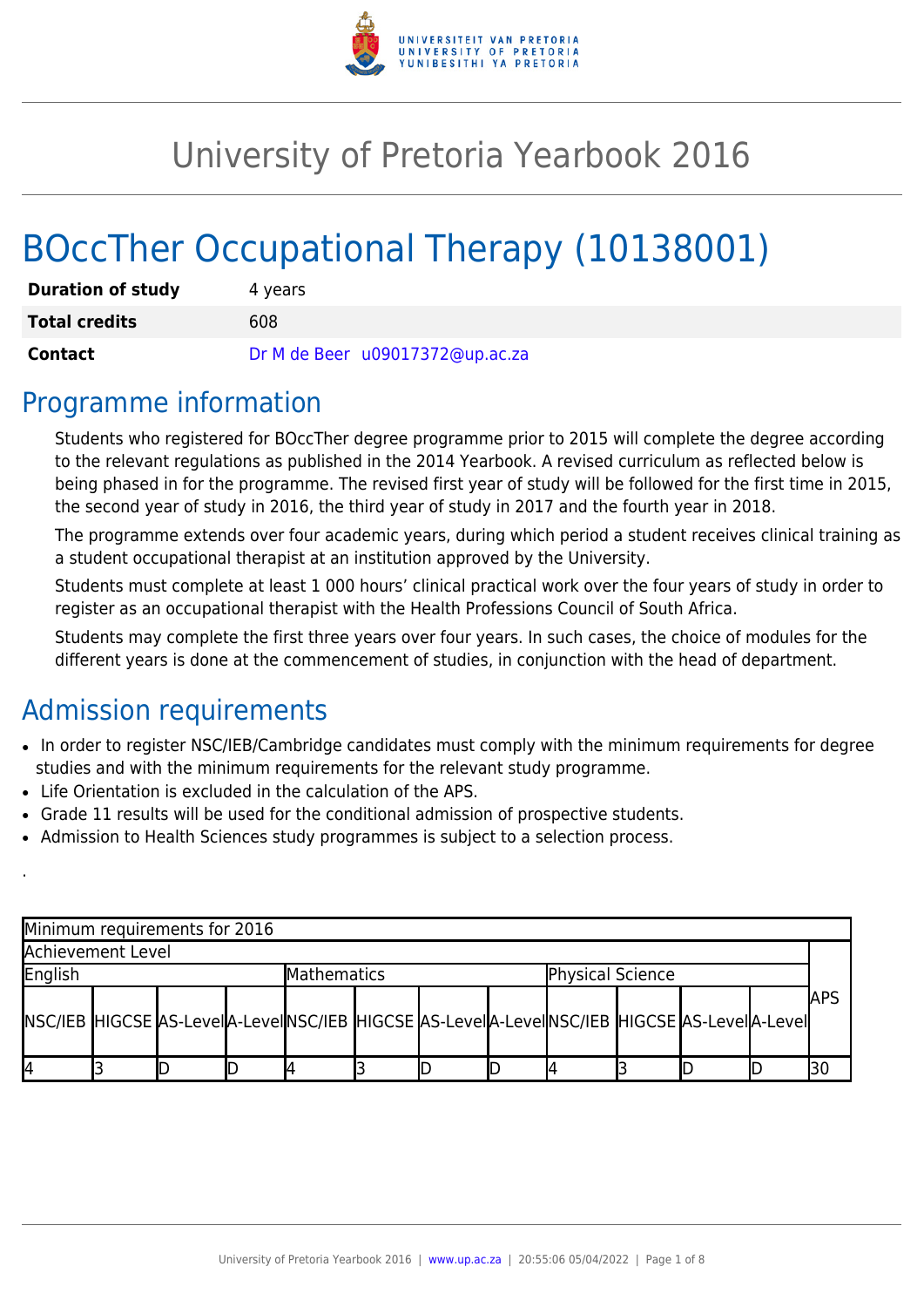

# Additional requirements

Also consult General Regulations.

**Note:** Each student in Occupational Therapy must apply immediately after admission to the first year of study, to the Registrar of the Health Professions Council of South Africa for registration as a student in Occupational Therapy.

# Other programme-specific information

**Important:** The modules AIM 101 Academic information management and ELH 121 and 122 Academic English for Health Sciences must be completed before registration for the fourth year of study.

#### **Note:**

(i) Consult the Department of Physiology regarding possible prerequisites for the modules in question.

(ii) Students who enrolled for the BOccTher degree programme prior to 2015, will complete the degree under the old curriculum.

(iii) Students who fail a year in the existing curriculum will be managed on an individual basis in the Department of Occupational Therapy.

(iv) The total credits and regulations for the old curriculum appear in the 2014 yearbook and are applicable for these students.

# Examinations and pass requirements

**Subminimum:** In modules with a written as well as a practical and/or clinical examination, a subminimum of 40% is required in the written as well as the practical and/or clinical sections of the examination.

**Examination after one semester:** A final-year student who has failed one module but who has passed all other modules, may be admitted to a special examination in the module in question at the end of the first semester of the subsequent year, after satisfactory attendance at lectures and clinical work during the first semester.

- In accordance with the stipulations of the General Regulations, no minimum year or semester mark is needed for admission to the examination, and all registered students are admitted to the examination automatically.
- The final mark for a specific module in Nursing Science, Physiotherapy, Radiography, Occupational Therapy and Human Nutrition (at least 50% is required to pass) is calculated from the examination mark as well as the mark compiled from the evaluation of a student during continuous, objective and controlled assessment opportunities during the course of the quarter/semester/year. At least one formal assessment per module is set as the minimum norm, and students will be exposed on a continuous and regular basis to self-directed assignments in order to promote reflective learning.
- In the case of modules with practical components, students are required to also comply with the applicable attendance requirements with regard to acquiring practical skills before a pass mark can be obtained for the module.
- There are two main examination opportunities per annum, the first and second examination. In respect of firstsemester modules, the first examination opportunity is in May/June and the second examination opportunity in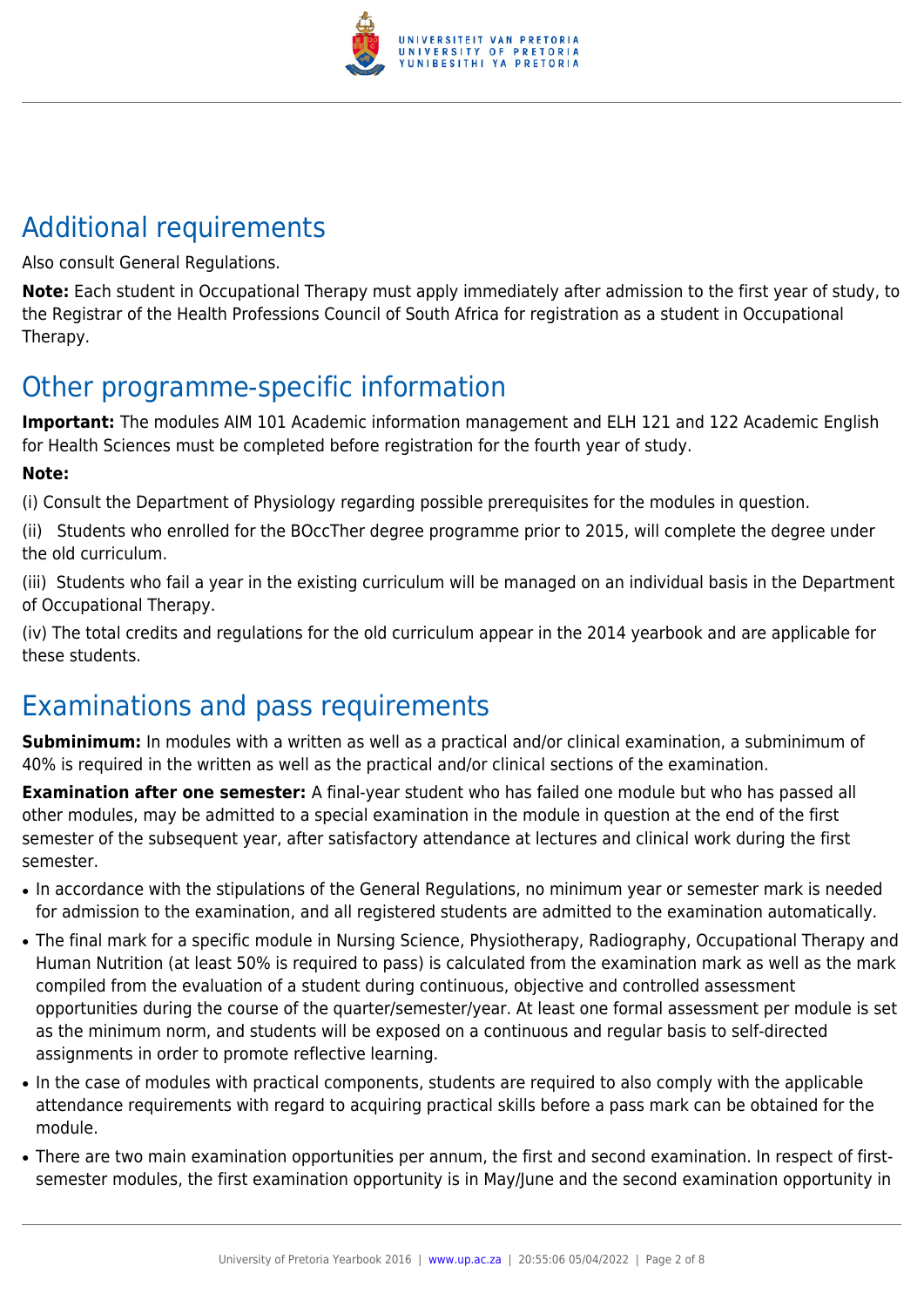

July. In respect of second-semester modules, the first examination opportunity is in October/ November and the second examination opportunity in November/December of the same year. Where students need to work additional clinical hours to be allowed to do a second examination, the Head of Department will determine the second examination opportunity.

- Only two examination opportunities per module are allowed. If a student fails a module at the second examination opportunity, the module must be repeated.
- A second examination opportunity in a module is granted to students in the following cases:
	- If a student obtains a final mark of less than 50% in the relevant module at the first examination opportunity and thus fails.
	- If a student does not obtain the subminimum in the examination, as required for a specific module.
	- If a student does not sit the examination in a module at the first examination opportunity due to illness or extraordinary circumstances.
- Students intending to sit the second examination due to the reasons mentioned above, must register for the second examination opportunity 24 hours after the results have been made public.
- If a student fails a module at the first examination opportunity, the examination mark obtained in the relevant module at the second examination opportunity will be calculated as the final mark. The marks obtained with continuous evaluation during the course of the quarter/semester/year will not be taken into calculation. If the student passes the module at the second examination opportunity, a maximum of 50% is awarded as a pass mark to the module in question.
- If a student could not sit the examination in a module at the first examination opportunity due to illness or extraordinary circumstances, the continuous evaluation mark, together with the examination mark obtained in the module in question at the second examination opportunity, will be calculated as the final mark obtained in the module.
- The School of Healthcare Sciences applies the General Regulations, according to which a student requiring a limited number of modules to complete his or her degree, may in terms of faculty regulations, be admitted to a special examination in the modules in question.

# Promotion to next study year

Students in the first year of study who do not qualify for admission to the second year of study are automatically subjected to selection again.

- A student must pass in all the prescribed core modules of a specific year of study to be promoted to a subsequent year of study. A student can only be promoted to a subsequent year of study if the student has not failed more than two fundamental modules of seven weeks each per semester or one module of 14 weeks per semester. A non-negotiable prerequisite for admission to the final year of study is pass marks in all the core and fundamental modules of the preceding years of study. Refer to the programmes for fundamental modules in each discipline.
- A pass mark refers to a final mark of at least 50%.
- Modules with practical and clinical training credits cannot be passed unless all the prescribed clinical hours and practical activities have been completed to the satisfaction of the head of department.
- The Chairperson of the examination moderating meeting may, after assessing the student's total profile, grant special approval to be promoted to the next year of study.
- The exception is the Department of Human Nutrition, where the regulations as applicable in the Faculty of Natural and Agricultural Sciences regarding the modules presented by that Faculty, are relevant.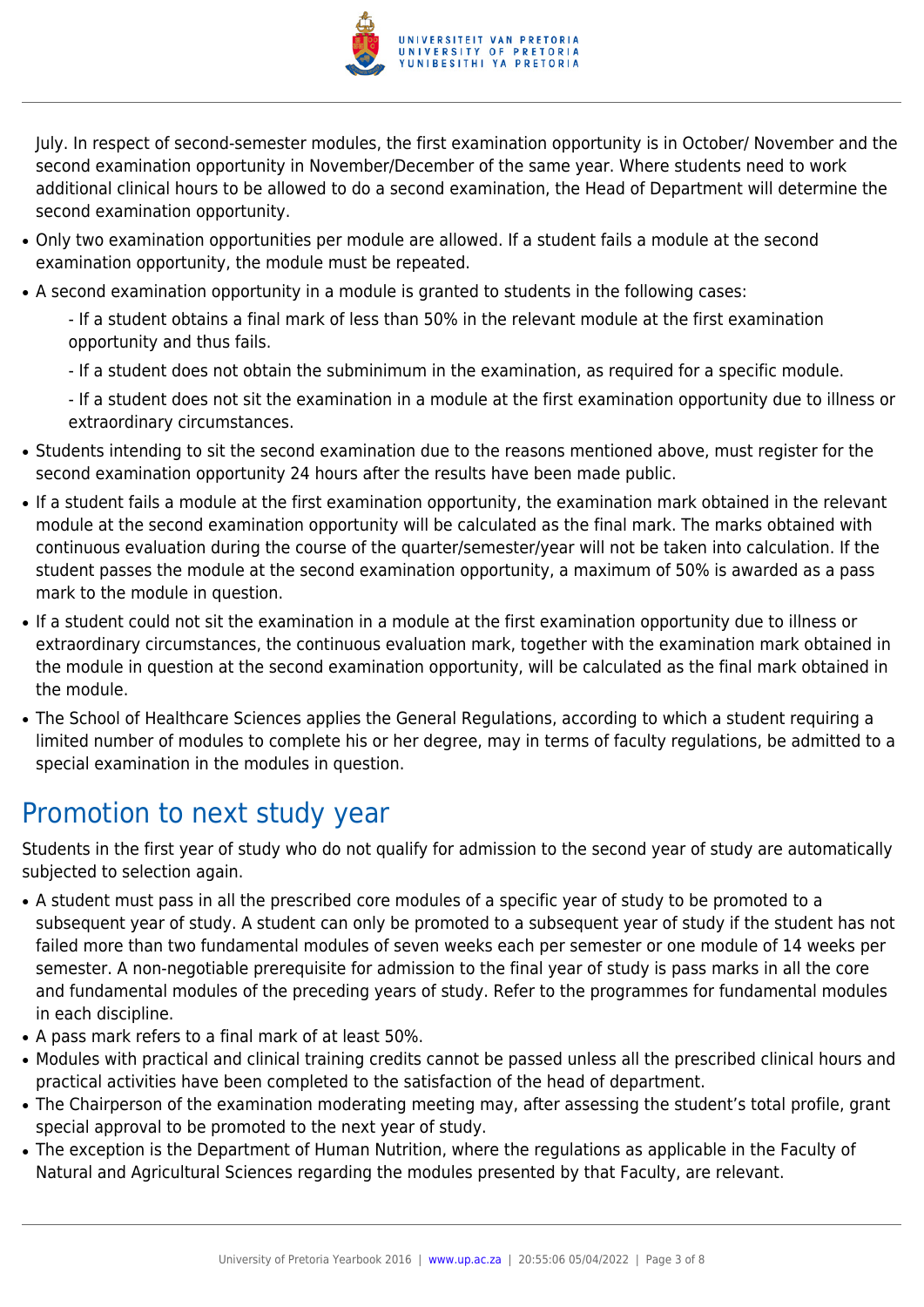

- Modules can only be taken in advance or repeated if it can be accommodated in the existing examination timetable.
- A student who must repeat a year of study may, with the approval of the Chairperson of the examination moderating meeting and the head of department concerned, be allowed to take fundamental modules of the subsequent year, if he/she complies with all the prerequisites for the relevant modules. No adjustment to existing timetables will be allowed.

The following fundamental modules are relevant:

- Department of Nursing Science: SLK 110, 120; FSG 251,252
- Department of Physiotherapy: SOH 254; FSG 251, 252, 261, 262; SLK 210, ANP 210; GMB 252, 253, 254; FAR 381, 382
- Department of Occupational Therapy: ZUL 110; SEP 110; SLK 210, 220; FSG 251, 252, 261, 262; ANP 210; RPD 481, GNK 286
- Department of Human Nutrition: FLG 211, 212, 221, 222; BCM 251, 252, 261, 262; FAR 381, 382, VDS 322; VDB 321
- Department of Radiography: FSG 251, 252, 262; GNK 286; ANP 210.

### Pass with distinction

The BOccTher degree is conferred with distinction on a student who has obtained an average of at least 75% in the core modules in the final year of study.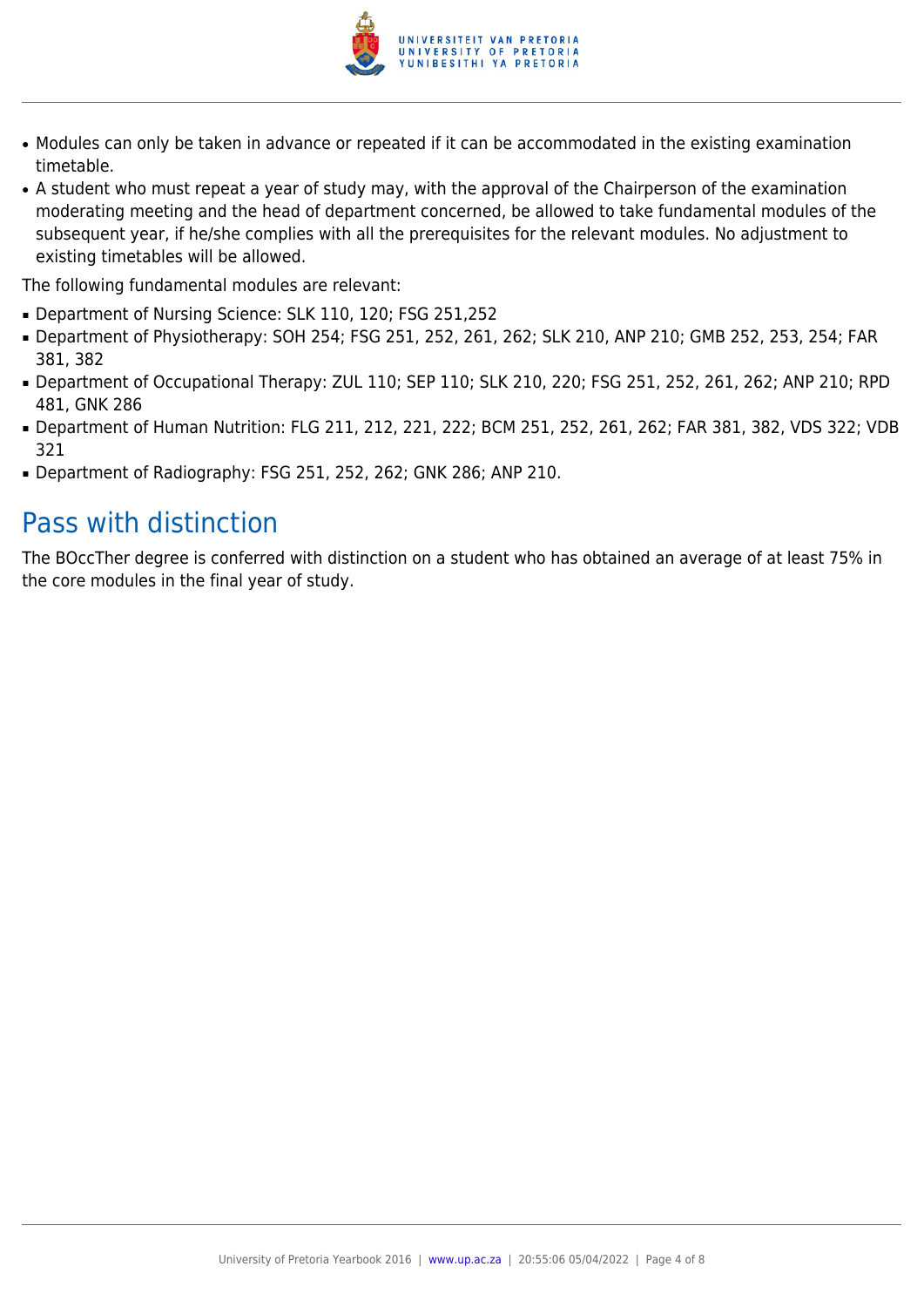

## Curriculum: Year 1

#### **Minimum credits: 136**

#### **Fundamental modules**

[Introduction to anatomy 151](https://www.up.ac.za/yearbooks/2016/modules/view/ANA 151) (ANA 151) - Credits: 6.00 [Anatomy of the limbs 152](https://www.up.ac.za/yearbooks/2016/modules/view/ANA 152) (ANA 152) - Credits: 6.00 [Anatomy of the torso 161](https://www.up.ac.za/yearbooks/2016/modules/view/ANA 161) (ANA 161) - Credits: 6.00 [Anatomy of the head and neck 162](https://www.up.ac.za/yearbooks/2016/modules/view/ANA 162) (ANA 162) - Credits: 6.00 [Physiology 161](https://www.up.ac.za/yearbooks/2016/modules/view/FSG 161) (FSG 161) - Credits: 12.00 [Physiology 162](https://www.up.ac.za/yearbooks/2016/modules/view/FSG 162) (FSG 162) - Credits: 12.00 [Basic emergency care 286](https://www.up.ac.za/yearbooks/2016/modules/view/GNK 286) (GNK 286) - Credits: 5.00 [Medical terminology 180](https://www.up.ac.za/yearbooks/2016/modules/view/MTL 180) (MTL 180) - Credits: 12.00 [Sepedi for beginners 110](https://www.up.ac.za/yearbooks/2016/modules/view/SEP 110) (SEP 110) - Credits: 12.00 [Psychology 110](https://www.up.ac.za/yearbooks/2016/modules/view/SLK 110) (SLK 110) - Credits: 12.00 [Psychology 120](https://www.up.ac.za/yearbooks/2016/modules/view/SLK 120) (SLK 120) - Credits: 12.00 [isiZulu for beginners 110](https://www.up.ac.za/yearbooks/2016/modules/view/ZUL 110) (ZUL 110) - Credits: 12.00 [Academic information management 101](https://www.up.ac.za/yearbooks/2016/modules/view/AIM 101) (AIM 101) - Credits: 6.00 [Academic English for Health Sciences \(BCur, BDietetics, BOH, BOccTher, BRad and BPhysT\) 121](https://www.up.ac.za/yearbooks/2016/modules/view/ELH 121) (ELH 121) - Credits: 6.00 [Academic English for Health Sciences122](https://www.up.ac.za/yearbooks/2016/modules/view/ELH 122) (ELH 122) - Credits: 6.00 [Academic orientation 110](https://www.up.ac.za/yearbooks/2016/modules/view/UPO 110) (UPO 110) - Credits: 0.00

#### **Core modules**

[Occupational science 100](https://www.up.ac.za/yearbooks/2016/modules/view/AKU 100) (AKU 100) - Credits: 25.00 [Occupational therapy 100](https://www.up.ac.za/yearbooks/2016/modules/view/ART 100) (ART 100) - Credits: 16.00 [Integrated healthcare leadership 120](https://www.up.ac.za/yearbooks/2016/modules/view/IHL 120) (IHL 120) - Credits: 8.00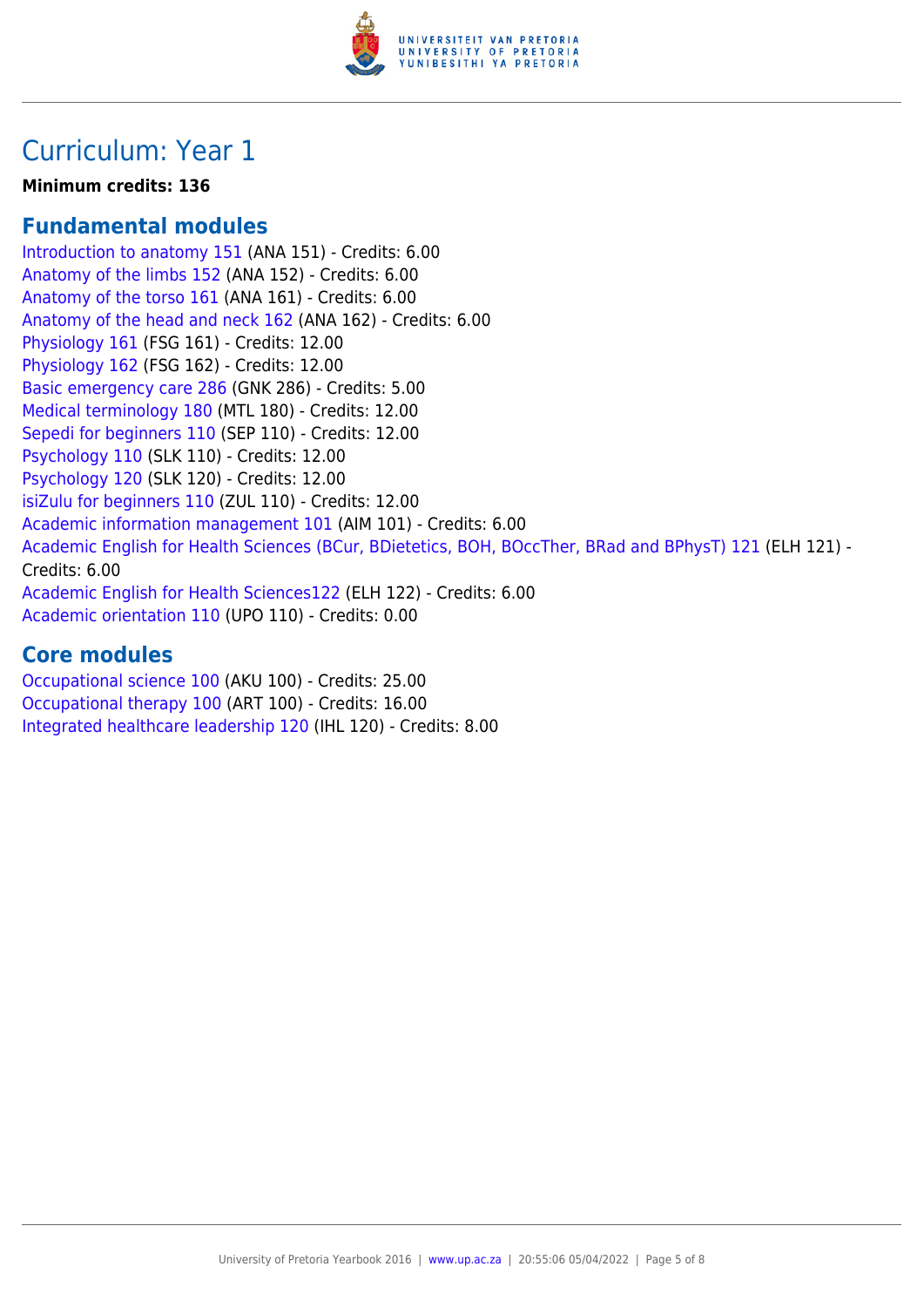

### Curriculum: Year 2

#### **Minimum credits: 134**

#### **Fundamental modules**

[Physiology 251](https://www.up.ac.za/yearbooks/2016/modules/view/FSG 251) (FSG 251) - Credits: 6.00 [Physiology 252](https://www.up.ac.za/yearbooks/2016/modules/view/FSG 252) (FSG 252) - Credits: 6.00 [Physiology 261](https://www.up.ac.za/yearbooks/2016/modules/view/FSG 261) (FSG 261) - Credits: 6.00 [Physiology 262](https://www.up.ac.za/yearbooks/2016/modules/view/FSG 262) (FSG 262) - Credits: 6.00 [Psychology 210](https://www.up.ac.za/yearbooks/2016/modules/view/SLK 210) (SLK 210) - Credits: 20.00 [Psychology 220](https://www.up.ac.za/yearbooks/2016/modules/view/SLK 220) (SLK 220) - Credits: 20.00

#### **Core modules**

[Occupational science 200](https://www.up.ac.za/yearbooks/2016/modules/view/AKU 200) (AKU 200) - Credits: 15.00 [Occupational therapy 281](https://www.up.ac.za/yearbooks/2016/modules/view/ART 281) (ART 281) - Credits: 12.00 [Occupational therapy 282](https://www.up.ac.za/yearbooks/2016/modules/view/ART 282) (ART 282) - Credits: 12.00 [Occupational therapy 283](https://www.up.ac.za/yearbooks/2016/modules/view/ART 283) (ART 283) - Credits: 12.00 [Occupational therapy 284](https://www.up.ac.za/yearbooks/2016/modules/view/ART 284) (ART 284) - Credits: 14.00 [Integrated healthcare leadership 210](https://www.up.ac.za/yearbooks/2016/modules/view/IHL 210) (IHL 210) - Credits: 8.00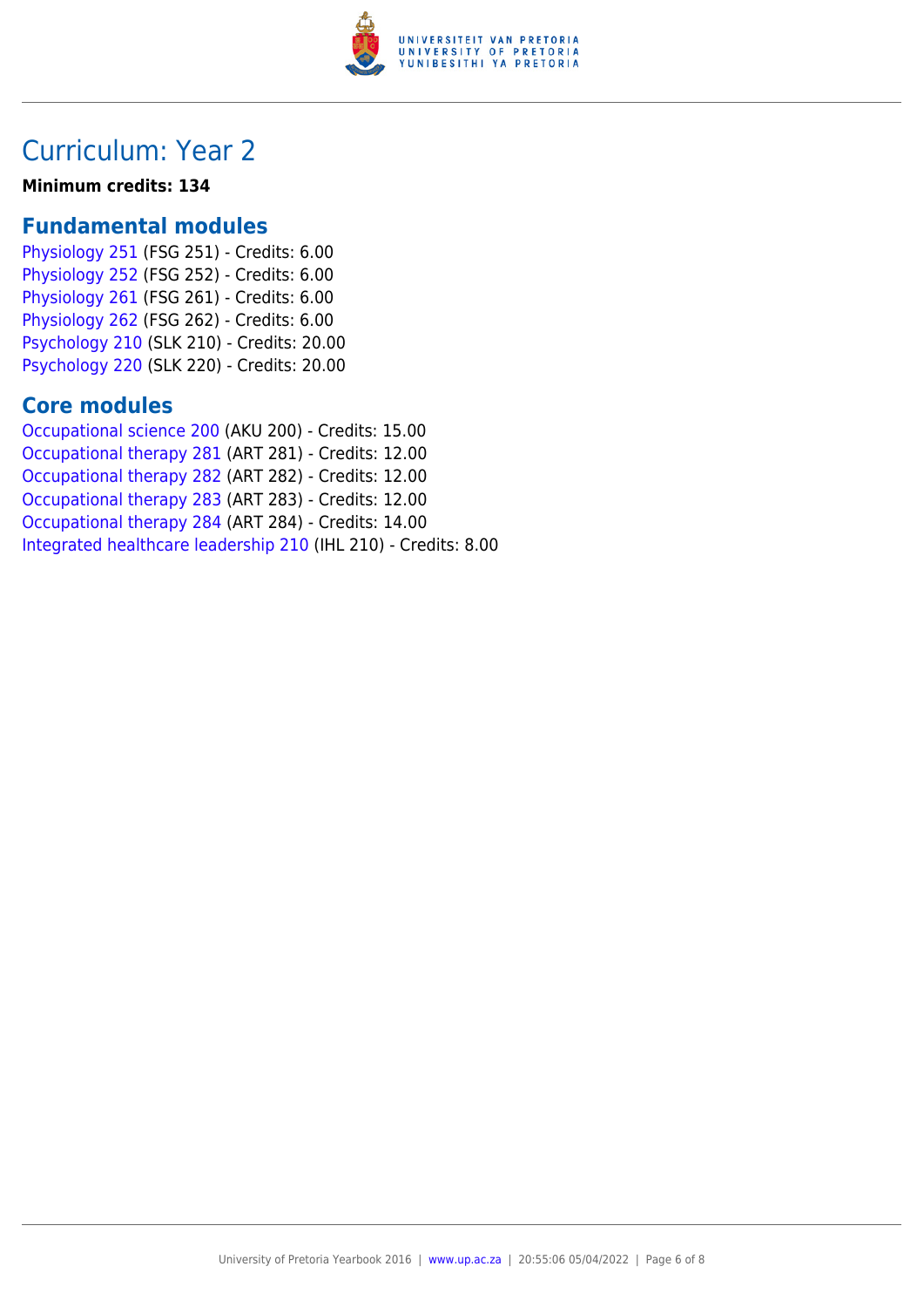

# Curriculum: Year 3

#### **Minimum credits: 159**

#### **Fundamental modules**

[Anatomical pathology 210](https://www.up.ac.za/yearbooks/2016/modules/view/ANP 210) (ANP 210) - Credits: 10.00 [Research and professional development 380](https://www.up.ac.za/yearbooks/2016/modules/view/RPD 380) (RPD 380) - Credits: 20.00

#### **Core modules**

[Occupational science 381](https://www.up.ac.za/yearbooks/2016/modules/view/AKU 381) (AKU 381) - Credits: 25.00 [Occupational science 382](https://www.up.ac.za/yearbooks/2016/modules/view/AKU 382) (AKU 382) - Credits: 25.00 [Occupational therapy 381](https://www.up.ac.za/yearbooks/2016/modules/view/ART 381) (ART 381) - Credits: 20.00 [Occupational therapy 382](https://www.up.ac.za/yearbooks/2016/modules/view/ART 382) (ART 382) - Credits: 20.00 [Occupational science 303](https://www.up.ac.za/yearbooks/2016/modules/view/AKU 303) (AKU 303) - Credits: 25.00